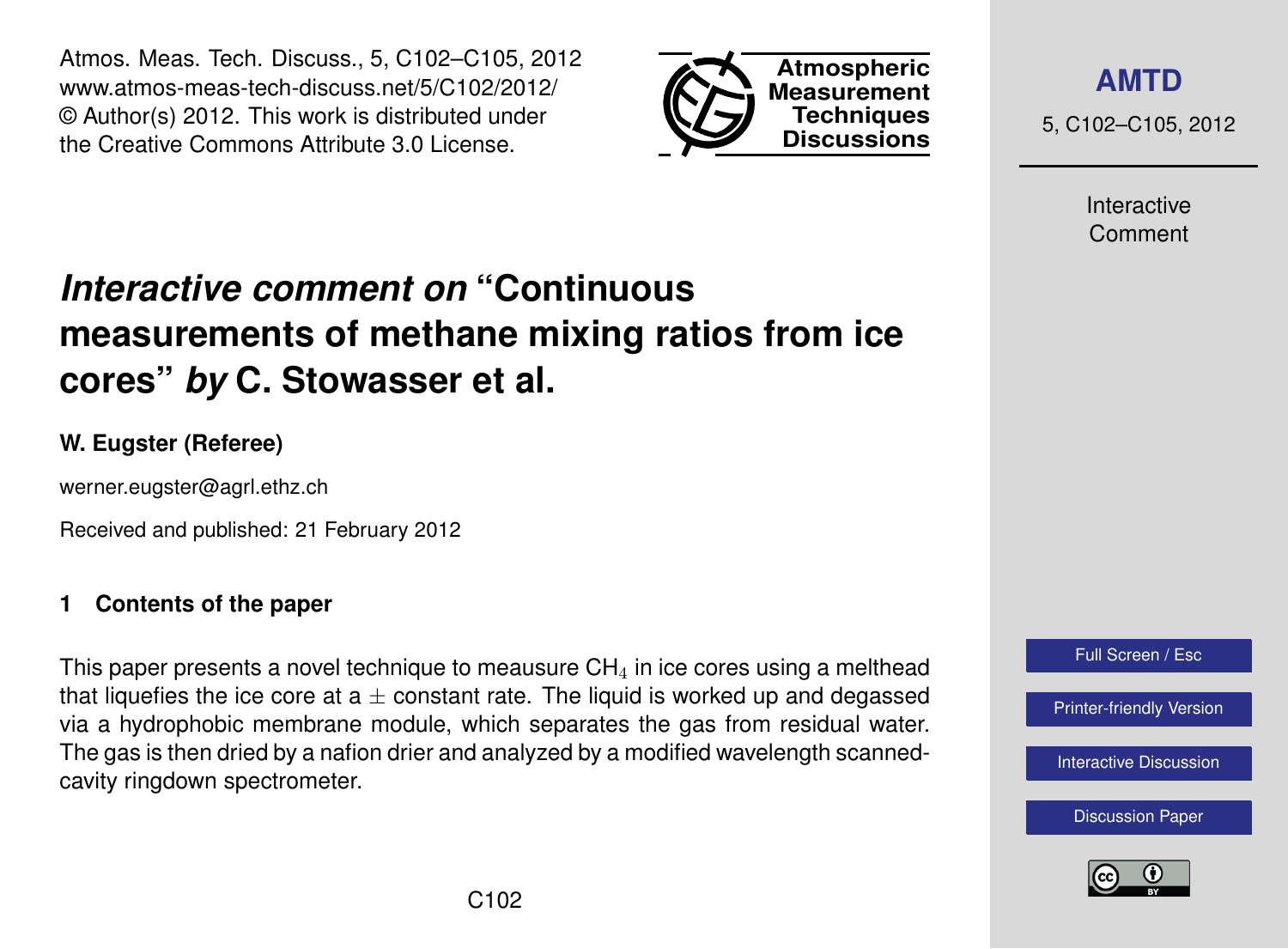## **2 Assessment**

This is definitely a carefully written paper on a novel development in measurement technique to quickly obtain time series of  $CH<sub>4</sub>$  concentrations in ice cores. As the authors state in their Summary and conclusions, the main advantage of this new method over traditional ones is that a spatial resolution of around 6 cm is possible at a processing speed of 20–25 m of ice per day. I recommend to accept the paper after minor revisions in relation to the four issues that I detail below.

## **3 Issues to address in revision**

## 3.1

I found Figs. 5, 6 and 7 unclear and would like Peter Werle to have a look at these:

- Panels (a) are "normalized" responses, but the units are ppbv. I would have expected a dimensionless number (fraction from 0 to 1), but since no mention could be found in the text on how the "normalization" was done, this could be a wording error as well.
- Panels (b) show d/dt of the "normalized" responses, in ppbv/s, and the numbers are to be multiplied by 10<sup>-3</sup>, which makes that the range goes from  $-0.006$  to 0.01 ppbv/s. I have a hard time to judge whether this is correct or whether the wrong impression I get has to do with the units (where does ppbv come from if values were normalized?). Moreover, in the text you use  $dm/dt$ , so the same notation should be used in the y-axis label.
- Panels (c) are explained to show the transfer function, but again I do not expect a

5, C102–C105, 2012

Interactive Comment



[Printer-friendly Version](http://www.atmos-meas-tech-discuss.net/5/C102/2012/amtd-5-C102-2012-print.pdf)

[Interactive Discussion](http://www.atmos-meas-tech-discuss.net/5/211/2012/amtd-5-211-2012-discussion.html)

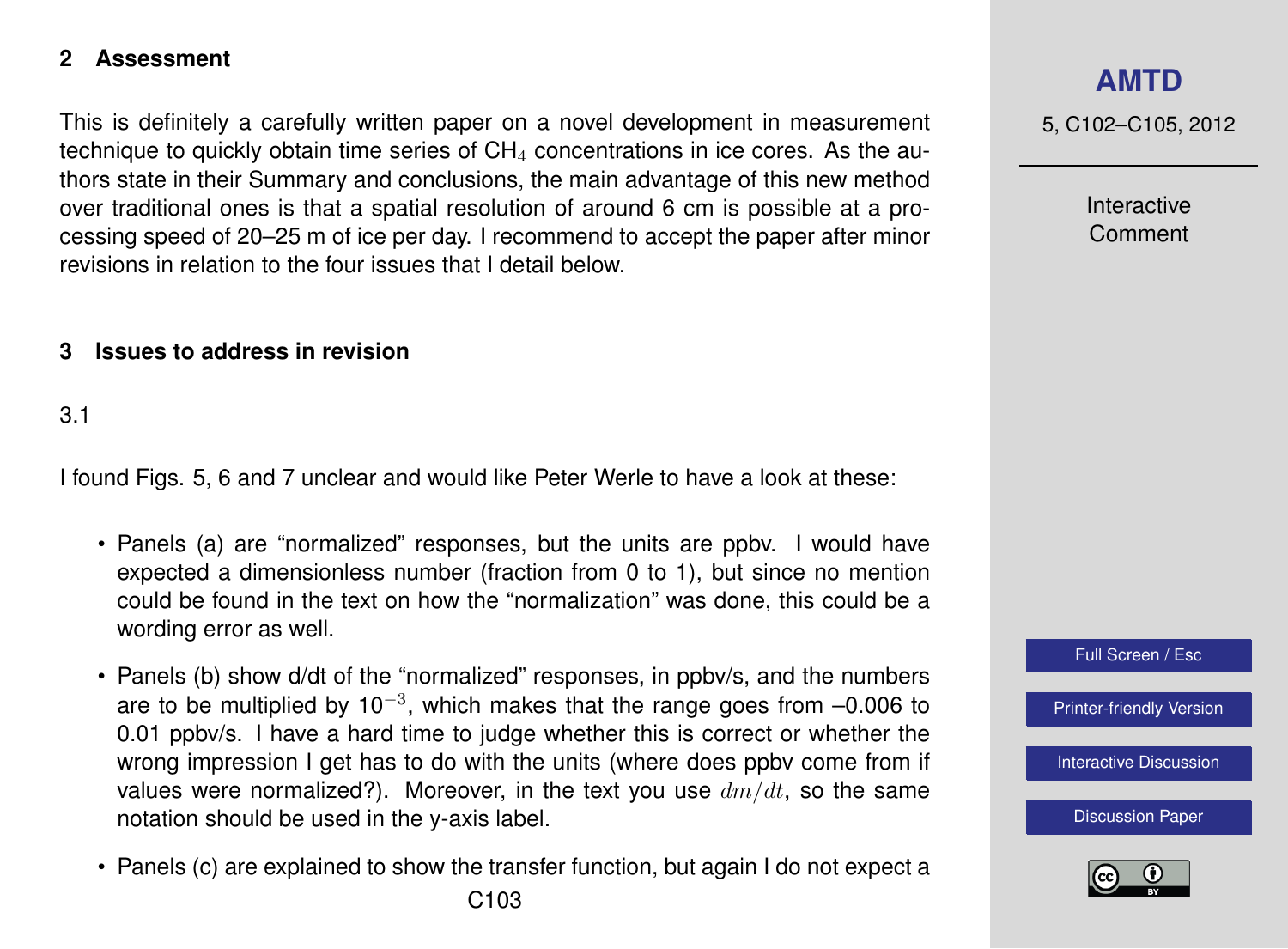transfer function to have units of ppby. In fact, Eq. (5) shows  $\hat{G}(f)$  as the transfer function, in which  $m'$  has units of 1/s (from Eq. (4)) which in Eq. (5) are multiplied with  $dt$  in seconds to yield a dimensionless function as expected. So my best guess is (as in the other panels) that the units in the Figures are wrong.

• Also in panels (c) I have a conceptual problem: if I use a transfer function for a signal, then I should not see a noise at the high frequencies (that's the concept of the red line in Fig. 5c). So why should  $\hat{G}(f)$  be termed a "transfer function" if it transfers the signal as expected at low frequencies but not at high frequencies?

#### 3.2

In my understanding the dimensions and configuration of the hydrophobic membrane module are a key element for the performance of such a device. However, the authors only sloppily write "The performance of the gas extraction module depends on the pressure gradient over the hydrophobic membrane." (p. 215, l. 21–22). I'd appreciate if you could elaborate in more detail which considerations in your set-up let to a selection of a  $0.5 \times 1$  (units?) MicroModule.

## 3.3

You mention several times that the commercially available analyzer measures  $CH<sub>4</sub>|CO<sub>2</sub>|H<sub>2</sub>O$ , but you never explain why you still want to have a Nafion drier in the line which may simply smear out your signal. Or does the instrument not correctly correct for  $H_2O$  effects without the nafion drier? Please elaborate.

# **[AMTD](http://www.atmos-meas-tech-discuss.net)**

5, C102–C105, 2012

Interactive Comment

Full Screen / Esc

[Printer-friendly Version](http://www.atmos-meas-tech-discuss.net/5/C102/2012/amtd-5-C102-2012-print.pdf)

[Interactive Discussion](http://www.atmos-meas-tech-discuss.net/5/211/2012/amtd-5-211-2012-discussion.html)